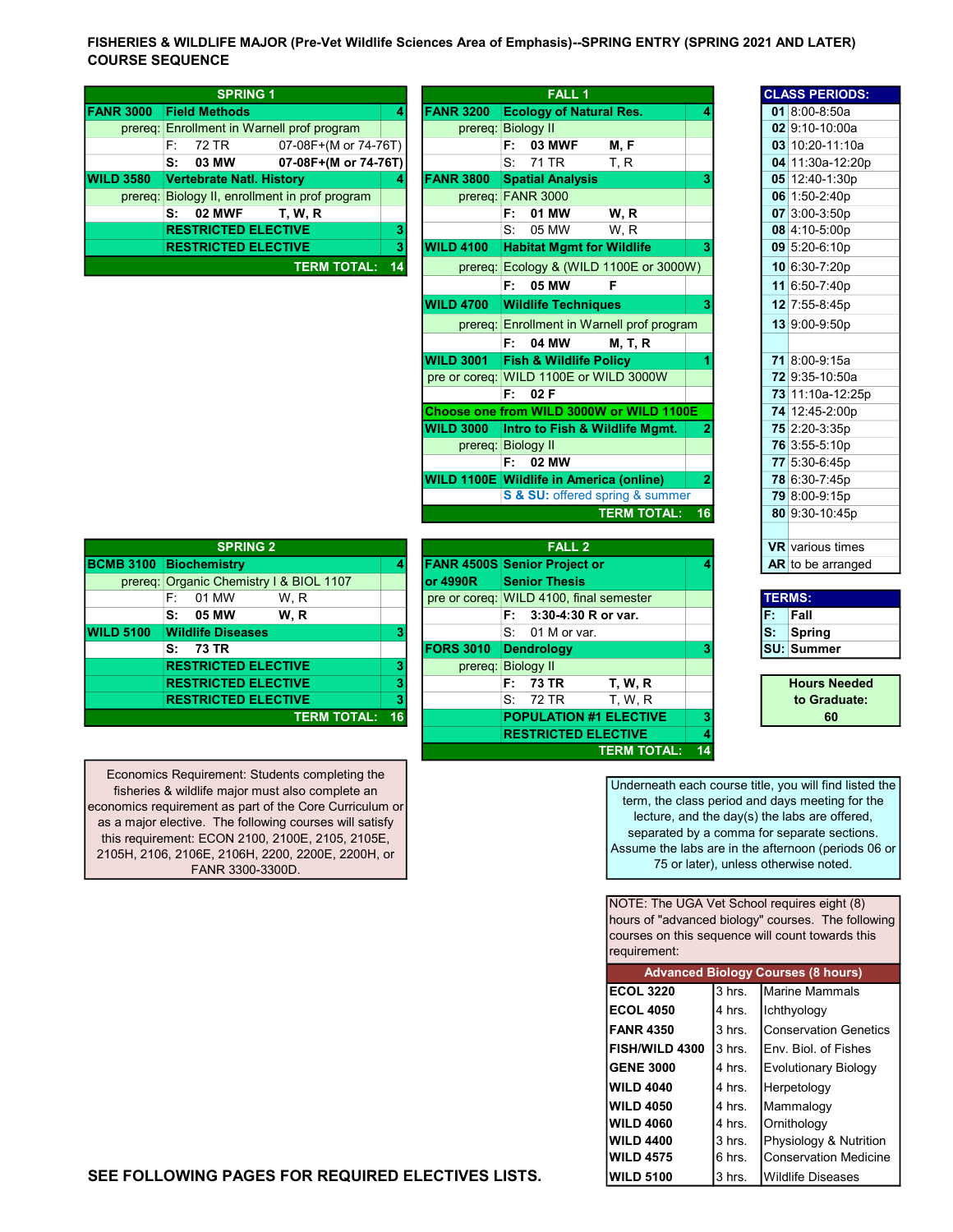## FISHERIES & WILDLIFE MAJOR (Pre-Vet Wildlife Sciences Area of Emphasis)--SPRING ENTRY (SPRING 2021 AND LATER) COURSE SEQUENCE (continued)

# RESTRICTED ELECTIVES (NEED 22 HOURS TOTAL):

|                  | Organismal: Wildlife Biology (1 course, 4+ hrs)               |   |                         | Policy, Law & Decision-Making (3-5 hrs)         |                |    | <b>CLASS PERIODS:</b>   |
|------------------|---------------------------------------------------------------|---|-------------------------|-------------------------------------------------|----------------|----|-------------------------|
| <b>WILD 4040</b> | Herpetology                                                   | 4 |                         | If FANR 4500 taken, must take 3 hours from:     |                |    | 01 8:00-8:50a           |
|                  | prereq: Biology II, permission of instructor                  |   |                         | ENVM 4930 Envir. Law & Govt. Regul.             | 3              |    | 02 9:10-10:00a          |
|                  | S:<br><b>72 TR</b><br>T.                                      |   |                         | prereq: POLS 1101, HIST 2111, or 2112           |                |    | 03 10:20-11:10a         |
| <b>WILD 4050</b> | Mammalogy                                                     | 4 |                         | prereq: also, 3rd year standing                 |                |    | 04 11:30a-12:20p        |
|                  | prereq: WILD 3580+L                                           |   |                         | S: 75 TR                                        |                |    | 05 12:40-1:30p          |
|                  | т<br>F: I<br><b>04 MWF</b>                                    |   | <b>FANR 3400</b>        | <b>Society and Natural Res.</b>                 | $\overline{2}$ |    | 06 1:50-2:40p           |
| <b>WILD 4060</b> | <b>Ornithology</b>                                            | 4 | 2nd half                | 03 MW<br>02-03 F<br>F:                          |                |    | 07 3:00-3:50p           |
|                  | prereq: Biology II                                            |   | of term                 | S: 73 TR<br>05-06 F                             |                |    | 08 4:10-5:00p           |
|                  | <b>04 MWF</b><br>01-03 F<br>S:                                |   | <b>FANR 4020</b>        | <b>Sustainable Development</b>                  | 3              |    | 09 5:20-6:10p           |
|                  |                                                               |   |                         | prereg: FANR 1100, LAND 1500, etc.              |                |    | 10 6:30-7:20p           |
|                  | Organismal: Zoology (1 course, 3+ hrs)                        |   |                         | S: 05 MWF                                       |                |    | 11 6:50-7:40p           |
|                  | <b>BIOL 3700W Animal Behavior</b>                             | 3 | <b>FANR 4271</b>        | <b>Field Studies in Natl. Res.</b>              | $3-6$          |    | 12 7:55-8:45p           |
|                  | prereq: Biology II                                            |   |                         | prereq: apply through StudyAway portal          |                |    | 13 9:00-9:50p           |
|                  | <b>03 MWF</b><br>F: I                                         |   |                         | SU: VR                                          |                |    |                         |
| <b>ECOL 3220</b> | <b>Marine Mammals</b>                                         | 4 |                         | <b>FANR 4800W Renewable Res. Policy</b>         | $\overline{2}$ |    | 71 8:00-9:15a           |
|                  | prereq: Biology II                                            |   |                         | prereq: Economics and senior standing           |                |    | 72 9:35-10:50a          |
|                  | S: 73 TR                                                      |   |                         | S: 03 MW                                        |                |    | 73 11:10a-12:25p        |
|                  | <b>SU: 8-12:15 DAILY</b>                                      |   | <b>FANR 4810</b>        | <b>Natural Resources Law</b>                    | 4              |    | 74 12:45-2:00p          |
| <b>ECOL 4050</b> | Ichthyology                                                   | 4 |                         | S: 75 TR                                        |                |    | 75 2:20-3:35p           |
|                  | prereq: Biology II                                            |   | <b>WILD 4500</b>        | Nongame & End. Sp. Mgmt.                        | 3 <sup>1</sup> |    | 76 3:55-5:10p           |
|                  | <b>73 TR</b><br>03-05 W<br>F: I                               |   |                         | prereq: WILD 1100E/3000W, 4700, & Ecology       |                |    | 77 5:30-6:45p           |
| <b>ECOL 4240</b> | <b>Physiological Ecology</b>                                  | 4 | even yrs                | F: 72 TR                                        |                |    | 78 6:30-7:45p           |
|                  | prereq: Biology II                                            |   | <b>WILD 4520</b>        | <b>Conserv. Decision-Making</b>                 | 3 <sup>1</sup> |    | 79 8:00-9:15p           |
|                  | <b>74 TR</b><br>F:<br>03-04 F                                 |   |                         | prereq: FANR 3000 & (ECOL 3500 or FANR 3200W)   |                |    | 80 9:30-10:45p          |
| <b>ENTO 4000</b> | <b>General Entomology</b>                                     | 4 | pre or coreq: FANR 3800 |                                                 |                |    |                         |
|                  | prereq: Biology I & II                                        |   |                         | S: 71 TR<br>M or W                              |                |    | <b>VR</b> various times |
|                  | <b>05 MWF</b><br>06-07 F<br>s:                                |   |                         | If FANR 4990 taken, must take 5 hours from:     |                |    | AR to be arranged       |
| <b>FANR 4350</b> | <b>Conservation Genetics</b>                                  | 3 | <b>WILD 4520</b>        | <b>Conserv. Decision-Making</b>                 | 3              |    |                         |
|                  | prereq: Biology I & II & (Stat or Biostat)                    |   |                         | prereq: FANR 3000 & (ECOL 3500 or FANR 3200W)   |                |    | <b>TERMS:</b>           |
|                  | <b>73 TR</b><br>F: .                                          |   | pre or coreq: FANR 3800 |                                                 |                | F. | Fall                    |
| <b>FISH 4300</b> | <b>Environ Biology of Fishes</b>                              | 4 |                         | S: 71 TR<br>M or W                              |                | s: | <b>Spring</b>           |
|                  | prereq: Biology II                                            |   |                         | .and 2 hours from the FANR 4500 list above.     |                |    | <b>SU: Summer</b>       |
|                  | <b>04 MWF</b><br>S:<br>05-08 F                                |   |                         |                                                 |                |    |                         |
| <b>FISH 4650</b> | <b>Georgia Fishes Field Study</b>                             | 4 |                         | Population: Elective #1 (1 course, 3+ hrs)      |                |    | <b>Hours Needed</b>     |
|                  | prereq: apply through StudyAway portal                        |   |                         | <b>ECOL 4000 Popul. &amp; Community Ecology</b> | 3              |    | to Graduate:            |
|                  | SU: Maymester                                                 |   |                         | prereq: (FANR 3200W or ECOL 3500) & Calculus    |                |    | 60                      |
| <b>WILD 4040</b> | Herpetology                                                   | 4 |                         | F: 75 TR                                        |                |    |                         |
| prereq:          | Biology II, permission of instructor                          |   | <b>WILD 5700</b>        | <b>Applied Pop. Dynamics</b>                    | 3 <sup>1</sup> |    |                         |
|                  | 72 TR<br>S:<br>т                                              |   |                         | prereq: (FANR 3200W or ECOL 3500) & Precal      |                |    |                         |
| <b>WILD 4050</b> |                                                               |   |                         |                                                 |                |    |                         |
|                  |                                                               | 4 |                         |                                                 |                |    |                         |
|                  | <b>Mammalogy</b>                                              |   |                         | F: 02 MW<br>w                                   |                |    |                         |
|                  | prereq: WILD 3580+L<br>т<br>F:                                |   |                         | <b>ECOL 4000 and WILD 4050L conflict and</b>    |                |    |                         |
|                  | 04 MWF                                                        | 4 |                         | cannot be taken in the same term                |                |    |                         |
| <b>WILD 4060</b> | <b>Ornithology</b>                                            |   |                         |                                                 |                |    |                         |
|                  | prereq: Biology II<br>S:                                      |   |                         |                                                 |                |    |                         |
|                  | <b>04 MWF</b><br>01-03 F                                      | 6 |                         |                                                 |                |    |                         |
| <b>WILD 4575</b> | <b>Conserv. Medicine &amp; Biol.*</b>                         |   |                         |                                                 |                |    |                         |
|                  | prereq: Biology I & II & permission of instructor             |   |                         |                                                 |                |    |                         |
|                  | SU: VR                                                        |   |                         |                                                 |                |    |                         |
|                  | *can use 3 hrs here & 3 hrs towards Open Electives            |   |                         |                                                 |                |    |                         |
| <b>WILD 4400</b> | <b>Wildlife Phys. and Nutrition</b>                           | 3 |                         |                                                 |                |    |                         |
|                  | prereq: WILD 1100E or 3000W                                   |   |                         |                                                 |                |    |                         |
|                  | 72 TR<br>s:                                                   |   |                         |                                                 |                |    |                         |
| <b>WILD 5200</b> | Intl Wildlife Mgmt in S. Africa*                              | 6 |                         |                                                 |                |    |                         |
|                  | prereq: apply through StudyAway portal<br>irregularly offered |   |                         |                                                 |                |    |                         |

|                  | Organismal: Wildlife Biology (1 course, 4+ hrs) |   |                         | Policy, Law & Decision-Making (3-5 hrs)       |                |    | <b>CLASS PERIODS:</b>   |
|------------------|-------------------------------------------------|---|-------------------------|-----------------------------------------------|----------------|----|-------------------------|
| <b>WILD 4040</b> | <b>Herpetology</b>                              | 4 |                         | If FANR 4500 taken, must take 3 hours from:   |                |    | 01 8:00-8:50a           |
|                  | prereq: Biology II, permission of instructor    |   |                         | ENVM 4930 Envir. Law & Govt. Regul.           | 3              |    | 02 9:10-10:00a          |
|                  | <b>72 TR</b><br>S:<br>т                         |   |                         | prereq: POLS 1101, HIST 2111, or 2112         |                |    | 03 10:20-11:10a         |
| <b>WILD 4050</b> | Mammalogy                                       | 4 |                         | prereq: also, 3rd year standing               |                |    | 04 11:30a-12:20p        |
|                  | prereq: WILD 3580+L                             |   |                         | S: 75 TR                                      |                |    | 05 12:40-1:30p          |
|                  | T<br>F:<br><b>04 MWF</b>                        |   | <b>FANR 3400</b>        | <b>Society and Natural Res.</b>               | $\overline{2}$ |    | 06 1:50-2:40p           |
| <b>WILD 4060</b> | <b>Ornithology</b>                              | 4 | 2nd half                | 03 MW<br>F:<br>02-03 F                        |                |    | 07 3:00-3:50p           |
|                  | prereq: Biology II                              |   | of term                 | <b>73 TR</b><br>05-06 F<br>s:                 |                |    | 08 4:10-5:00p           |
|                  | 01-03 F<br>s:<br><b>04 MWF</b>                  |   | <b>FANR 4020</b>        | <b>Sustainable Development</b>                | 3              |    | $09$ 5:20-6:10p         |
|                  |                                                 |   |                         | prereq: FANR 1100, LAND 1500, etc.            |                |    | 10 6:30-7:20p           |
|                  | Organismal: Zoology (1 course, 3+ hrs)          |   |                         | <b>S: 05 MWF</b>                              |                |    | 11 6:50-7:40p           |
|                  | <b>BIOL 3700W Animal Behavior</b>               | 3 | <b>FANR 4271</b>        | <b>Field Studies in Natl. Res.</b>            | $3-6$          |    | 12 7:55-8:45p           |
|                  | prereq: Biology II                              |   |                         | prereq: apply through StudyAway portal        |                |    | 13 9:00-9:50p           |
|                  | <b>03 MWF</b><br>F: .                           |   |                         | SU: VR                                        |                |    |                         |
| <b>ECOL 3220</b> | <b>Marine Mammals</b>                           | 4 |                         | FANR 4800W Renewable Res. Policy              | $\overline{2}$ |    | 71 8:00-9:15a           |
|                  | prereq: Biology II                              |   |                         | prereg: Economics and senior standing         |                |    | 72 9:35-10:50a          |
|                  | 73 TR<br>S:                                     |   |                         | 03 MW<br>S:                                   |                |    | 73 11:10a-12:25p        |
|                  | <b>SU: 8-12:15 DAILY</b>                        |   | <b>FANR 4810</b>        | <b>Natural Resources Law</b>                  | 4              |    | 74 12:45-2:00p          |
| <b>ECOL 4050</b> | Ichthyology                                     | 4 |                         | S: 75 TR                                      |                |    | 75 2:20-3:35p           |
|                  | prereq: Biology II                              |   | <b>WILD 4500</b>        | Nongame & End. Sp. Mgmt.                      |                |    | 76 3:55-5:10p           |
|                  | 03-05 W<br>F: I<br>73 TR                        |   |                         | prereq: WILD 1100E/3000W, 4700, & Ecology     |                |    | 77 5:30-6:45p           |
| <b>ECOL 4240</b> | <b>Physiological Ecology</b>                    | 4 | even yrs                | F: 72 TR                                      |                |    | 78 6:30-7:45p           |
|                  | prereq: Biology II                              |   | <b>WILD 4520</b>        | <b>Conserv. Decision-Making</b>               | 3              |    | 79 8:00-9:15p           |
|                  | <b>74 TR</b><br>03-04 F<br>F:                   |   |                         | prereq: FANR 3000 & (ECOL 3500 or FANR 3200W) |                |    | 80 9:30-10:45p          |
| <b>ENTO 4000</b> | <b>General Entomology</b>                       | 4 | pre or coreq: FANR 3800 |                                               |                |    |                         |
|                  | prereq: Biology I & II                          |   |                         | S: 71 TR<br>M or W                            |                |    | <b>VR</b> various times |
|                  | 06-07 F<br>s:<br><b>05 MWF</b>                  |   |                         | If FANR 4990 taken, must take 5 hours from:   |                |    | AR to be arranged       |
| <b>FANR 4350</b> | <b>Conservation Genetics</b>                    | 3 | <b>WILD 4520</b>        | <b>Conserv. Decision-Making</b>               |                |    |                         |
|                  | prereq: Biology I & II & (Stat or Biostat)      |   |                         | prereq: FANR 3000 & (ECOL 3500 or FANR 3200W) |                |    | <b>TERMS:</b>           |
|                  | F:<br>73 TR                                     |   | pre or coreg: FANR 3800 |                                               |                | F. | Fall                    |
| <b>FISH 4300</b> | <b>Environ Biology of Fishes</b>                | 4 |                         | 71 TR<br>M or W<br>S:                         |                | S: | Spring                  |
|                  | prereq: Biology II                              |   |                         | and 2 hours from the FANR 4500 list above.    |                |    | <b>SU: Summer</b>       |
|                  | <b>04 MWF</b><br>05-08 F<br>s:                  |   |                         |                                               |                |    |                         |
| <b>FISH 4650</b> | <b>Georgia Fishes Field Study</b>               | 4 |                         | Population: Elective #1 (1 course, 3+ hrs)    |                |    | <b>Hours Needed</b>     |
|                  | prereq: apply through StudyAway portal          |   | <b>ECOL 4000</b>        | <b>Popul. &amp; Community Ecology</b>         | 3 <sup>1</sup> |    | to Graduate:            |
|                  | SU: Maymester                                   |   |                         | prereq: (FANR 3200W or ECOL 3500) & Calculus  |                |    | 60                      |
| <b>WILD 4040</b> | Herpetology                                     | 4 |                         | F: 75 TR                                      |                |    |                         |
| prereq:          | Biology II, permission of instructor            |   | <b>WILD 5700</b>        | <b>Applied Pop. Dynamics</b>                  |                |    |                         |
|                  | s:<br>72 TR<br>т                                |   |                         | prereq: (FANR 3200W or ECOL 3500) & Precal    |                |    |                         |
|                  |                                                 |   |                         |                                               |                |    |                         |

| <b>CLASS PERIODS:</b>   |
|-------------------------|
| $018:00 - 8:50a$        |
| 02 9:10-10:00a          |
| 03 10:20-11:10a         |
| 04 11:30a-12:20p        |
| 05 12:40-1:30p          |
| 06 1:50-2:40p           |
| 07 3:00-3:50p           |
| 08 4:10-5:00p           |
| 09 5:20-6:10p           |
| 10 6:30-7:20p           |
| 11 6:50-7:40p           |
| 12 7:55-8:45p           |
| 13 9:00-9:50p           |
|                         |
| 71 8:00-9:15a           |
| 72 9:35-10:50a          |
| 73 11:10a-12:25p        |
| 74 12:45-2:00p          |
| 75 2:20-3:35p           |
| 76 3:55-5:10p           |
| 77 5:30-6:45p           |
| 78 6:30-7:45p           |
| 79 8:00-9:15p           |
| 80 9:30-10:45p          |
|                         |
| <b>VR</b> various times |
| AR to be arranged       |

| <b>TERMS:</b> |                   |  |  |  |  |  |  |
|---------------|-------------------|--|--|--|--|--|--|
|               | Fall              |  |  |  |  |  |  |
|               | Spring            |  |  |  |  |  |  |
|               | <b>SU: Summer</b> |  |  |  |  |  |  |

**Hours Needed** to Graduate: 60